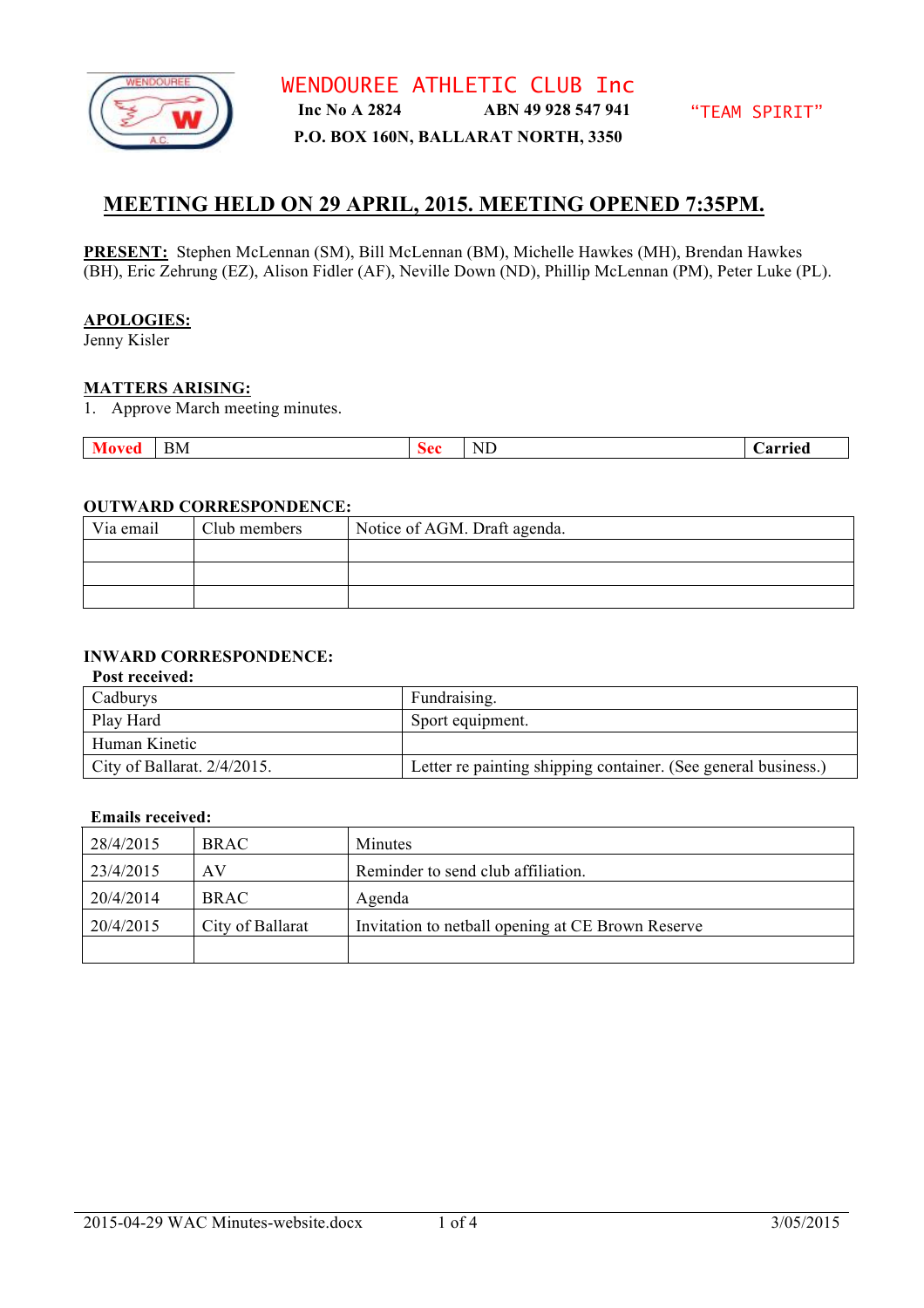# **ACCOUNTS FOR PAYMENT:**

|                           | <b>Item</b>                        | Amount   |
|---------------------------|------------------------------------|----------|
|                           | Steve M. Afternoon tea.            | 91.45    |
|                           | BRAC. XR relays 26//4/15.          | 55.00    |
|                           | <b>BRAC XC Jells Park</b>          | 264.00   |
|                           | Eric Z. Reimbursable re secretary. | 140.00   |
|                           | Michelle Hawkes, Biscuits.         | 24.00    |
|                           | Peter Luke. Registration refund.   | 30.00    |
|                           | Alison Fidler. Registration refund | 15.00    |
|                           |                                    |          |
|                           |                                    |          |
|                           |                                    |          |
|                           |                                    |          |
|                           | <b>Total</b>                       | \$619.45 |
|                           |                                    |          |
| <b>BM</b><br><b>Moved</b> | AF<br><b>Sec</b>                   | Carried  |

# **TREASURER'S REPORT:**

Refer to report.

| TT<br>-<br>$- - - - -$<br>$\mathbf{\Lambda}$ |                |    |  |
|----------------------------------------------|----------------|----|--|
| <br>1 L<br>1 F.T                             | $\overline{ }$ | N. |  |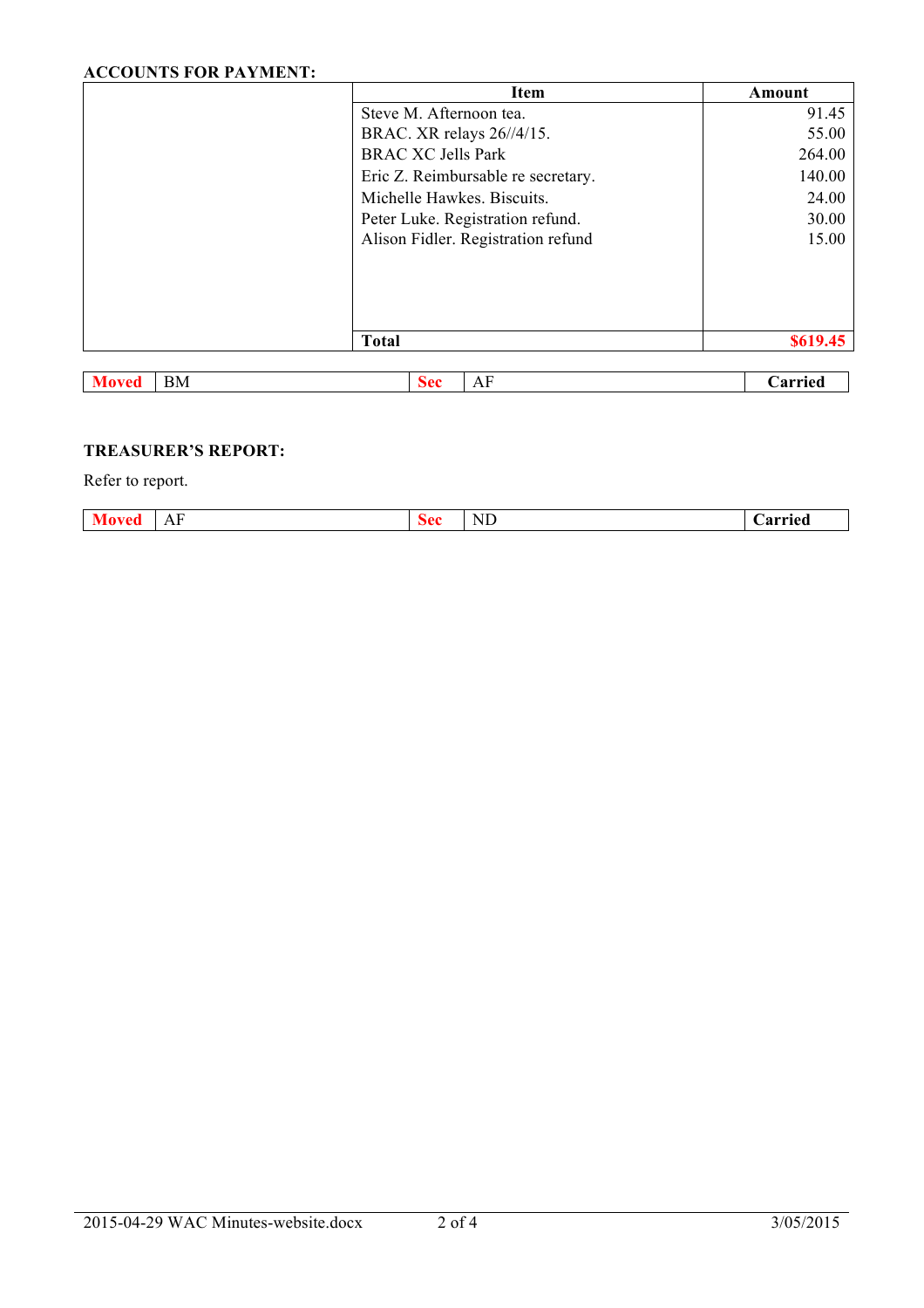# **REPORTS:**

# **FINANCIAL REPORT**: (Brendan Hawkes)

1. Term deposits available 19 May and 18 July.

# **SOCIAL REPORT:** (Michelle Hawkes)

- 1. 23 May, 2015. First social event at Buninyong Winery after 5km event. Need to know numbers.
- 2. 11 August, 2015. Discuss getting house at Anglesea for AV Eikden Relay.

# **FUNDRAISING REPORT:** (Steve McLennan)

- 1. Seymour's trivia. To be confirmed.
- 2. Chocolate. Flyer from Cadburys.

# **WOADY YALOAK REPORT:** (By Peter Luke.)

- 1. Week 3 of XC season. 26 kids.
- 2. Next week relay event. Expect 50 kids. Often get new members
- 3. Annual membership fee instead of weekly.
- 4. Show bag and new members. Include WAC flyer.
- 5. 11 July. Will join Yuille Park run.

## **BRAC REPORT:** (Stephen McLennan)

- 1. Still waiting on track repair.
- 2. Winter T&F series. To be confirmed.
- 3. Encourage AV season tickets.
- 4. Lardner Park. Need to know numbers for bus.
- 5. 30 May. 15km at Lake. Need officials.
- 6. 22 June. AGM. Nominations seven days prior.
- 7. BRAC uniform. City of Ballarat logo changing and will not be shown on new singlets. Can remain using existing uniform.

## **TRACK REPORT (incl ATHLETICS VICTORIA)**: (Stephen McLennan)

1. AV track survey. Online.

## **JUNIOR REPORT:** (By Brendan Hawkes.)

1. Two event.

## **CROSS COUNTRY REPORT:** (Michelle Hawkes)

1. Good start to season. Joining with Eureka has been very positive. Good numbers.